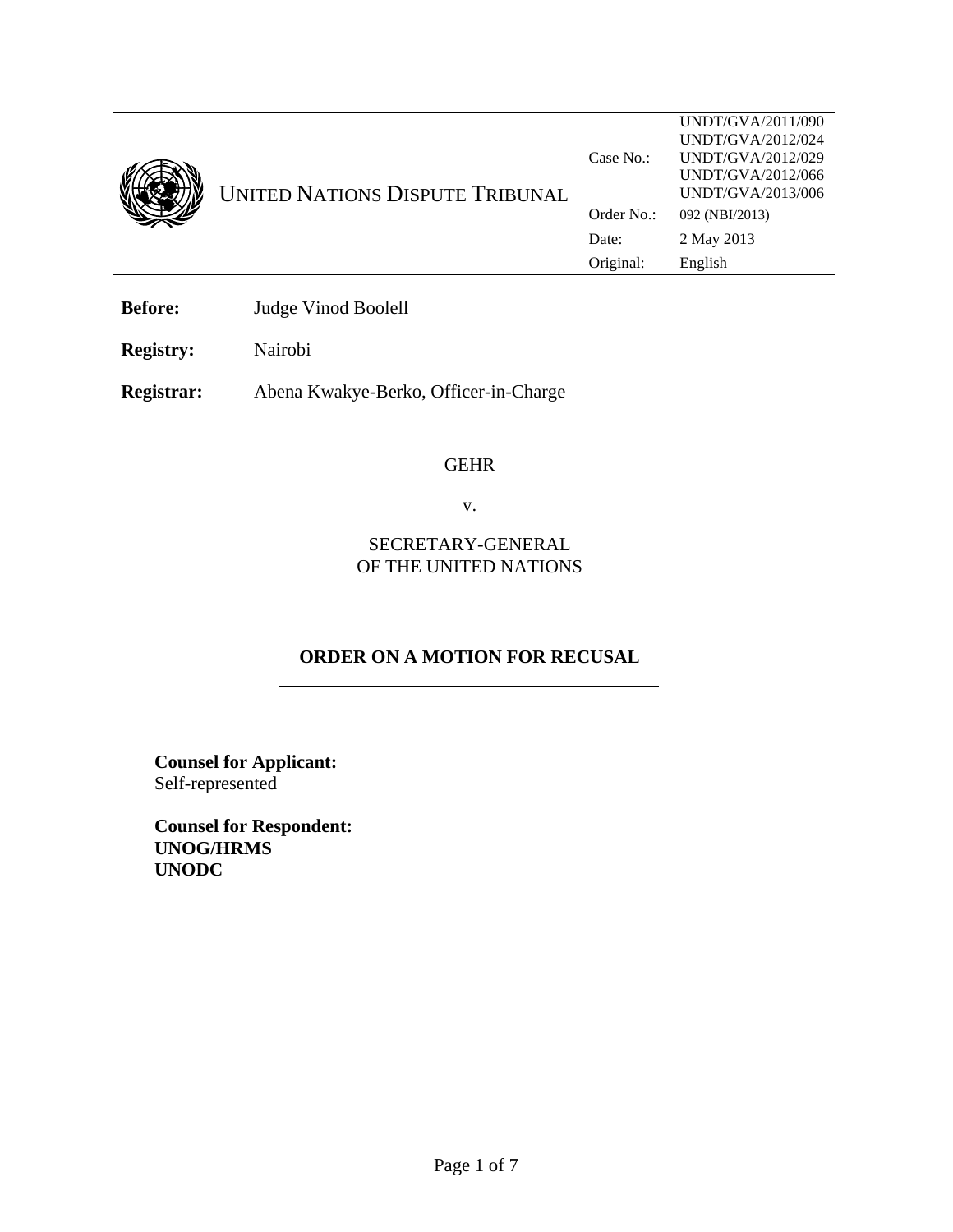### **Introduction**

1. On 4 November 2012, the Applicant filed an *ex parte* Motion for Recusal under article 28.2 of the Tribunal's Rules of Procedure requesting the recusal of Judge Thomas Laker from cases that are pending before UNDT Geneva and registered as UNDT/GVA/2011/090, UNDT/GVA/2012/024, UNDT/GVA/2012/029, UNDT/GVA/2012/066 and UNDT/GVA/2013/006.

2. One of the cases the Applicant filed, registered as UNDT/GVA/2011/004, was heard by Judge Laker with a Judgment issued on  $14$  December  $2011<sup>1</sup>$ . In that case, the Applicant challenged a number of decisions taken in relation to his performance appraisal for the period from 1 April 2009 to 31 March 2010. One of his contentions was the decision of the Administration not to allow him to rebut his performance appraisal. The Tribunal found that the claim of the Applicant regarding said denial was moot after a consideration of the evidence and submissions of parties.

3. The Applicant appealed and in a Judgment issued on 1 November  $2012<sup>2</sup>$ , the UNAT held as follows on that issue:

We are of the view that in rendering [the Applicant's] complaint about the rebuttal issue moot in light of the subsequent reversal of the decision of 24 November 2010, the UNDT Judge failed to give sufficient weight to a central issue, namely the denial to [the Applicant], for a period of time, of the right to engage in a rebuttal process (should he wish to do so) in the context of the performance appraisal evaluation the Administration provided to him on 19 November 2010. This Tribunal recognizes the fundamental right of an employee to be heard in the context of a performance evaluation process. Irrespective of whether the appraisal is conducted inside or outside of ST/AI/2002/3, an employee has a fundamental right to put his/her case, in response to an employer's assessment of his/her

<sup>1</sup> 1 UNDT/2011/211.

 $2$  2012-UNAT-253 para 59.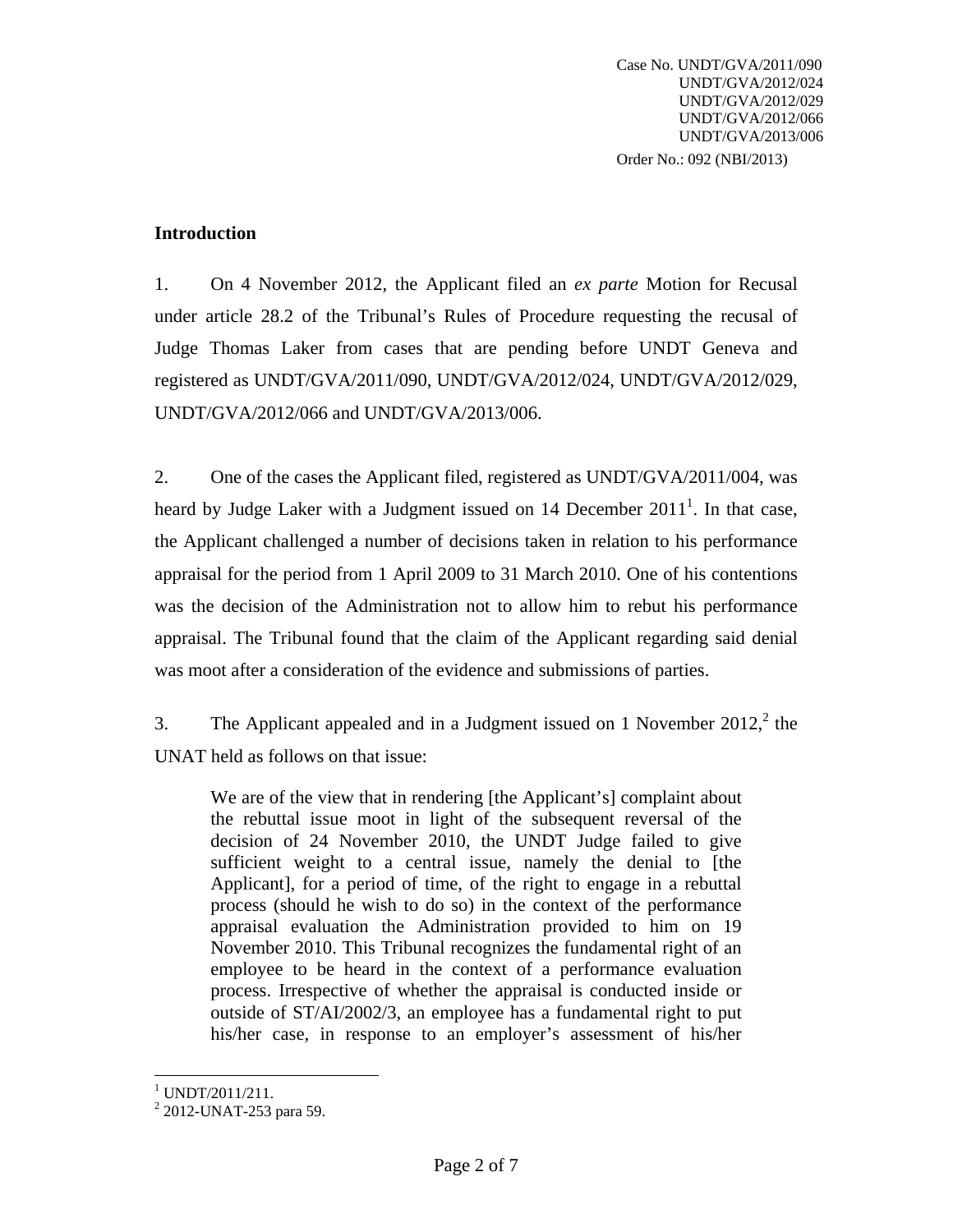performance. The Administration itself recognises such a fundamental right as it is provided for at paragraph 15 of ST/AI/2002/3. The right to have a rebuttal process is not mere procedural courtesy but a substantive right which all employees are entitled to invoke.

### **Applicant's submissions**

4. The Applicant submits that in the light of the above finding from UNAT, Judge Laker ignored a fundamental legal principle and would therefore be unable to hear and determine the cases pending before him in an independent and impartial manner. He adds that given that the Judge overlooked or ignored a fundamental legal principle, there would be a risk that justice would not be done and that would be detrimental to the notion of justice. Thus, given the nature of the cases still pending before Judge Laker, he should be recused.

## **Judge Laker's response**

5. On 5 November 2012, the incumbent president of the UNDT requested that Judge Laker provide his comments pursuant to art. 28.2 of the UNDT Rules of Procedure. In his response, dated 19 November 2012, Judge Laker stated that it was abundantly clear that the Applicant had based his motion for recusal on the finding of the UNAT. But he was not in a position to assess why and how the Appeals Tribunal decision, as enunciated by the Applicant in his recusal request, could impair or reasonably give the appearance of impairing his ability as a Judge to independently and impartially adjudicate the other cases pending before him.

6. The learned Judge added that most of the points put forward by the Applicant in his appeal were dismissed by the UNAT. The UNAT found that he had erred on only one point and that does not mean that he would no longer be able to independently and impartially adjudicate the Applicant's cases.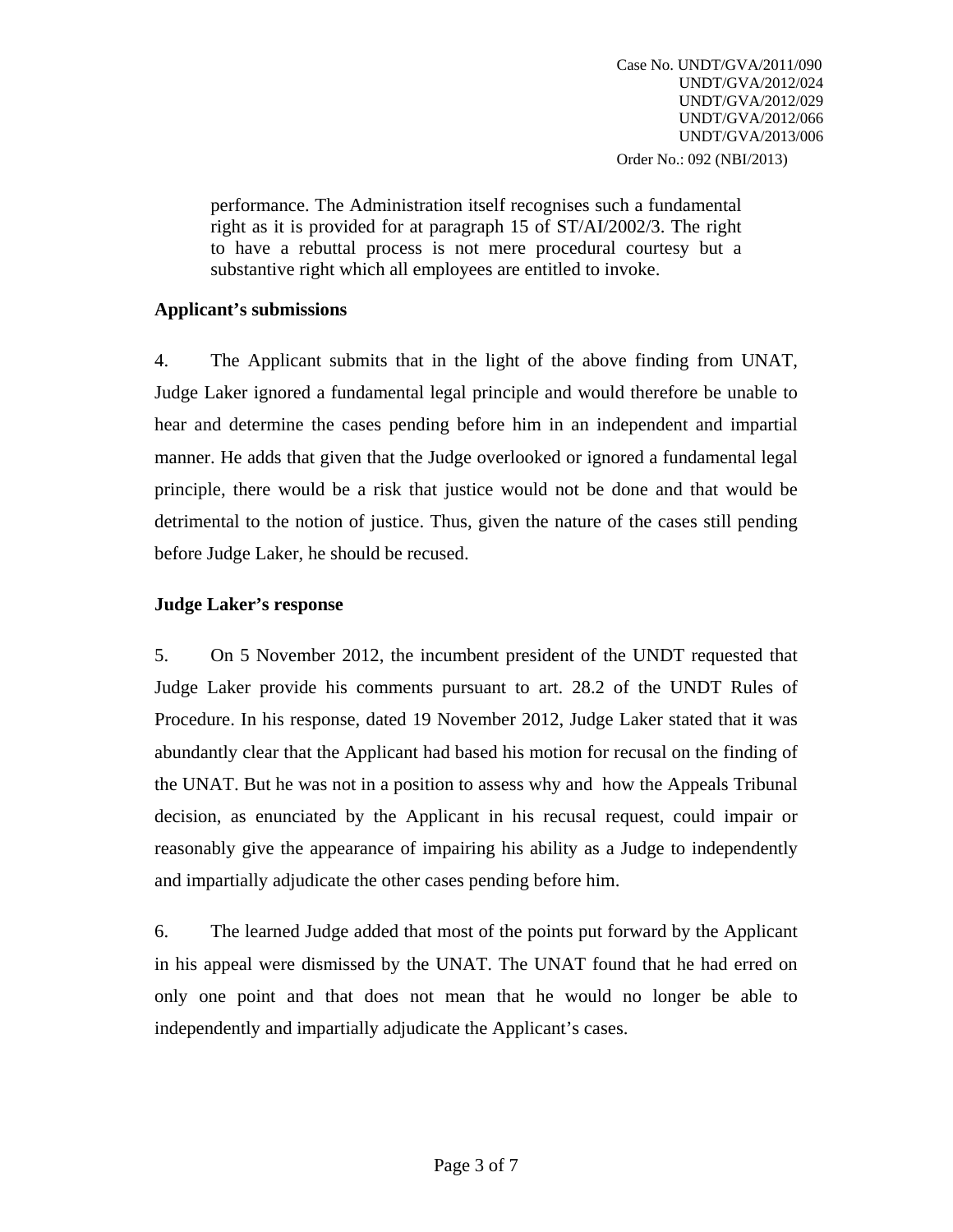7. Judge Laker also pointed out that out of the 13 UNDT Judgments rendered in the Applicant's cases, he ruled partly in his favour in two cases (see Judgments UNDT/2011/178 and UNDT/2012/095, which were not appealed by either party) and that, out of the three appeals filed by the Applicant, the Appeals Tribunal affirmed two UNDT Judgments (see Judgments 2012-UNAT-234 and 2012- UNAT-236).

### **Legal Framework**

8. Article 27.1 of the Tribunal's Rules of Procedure (the Rules) defines conflict of interest as:

[A]ny factor that may impair or reasonably give the appearance of impairing the ability of a judge to independently and impartially adjudicate a case assigned to him or her.

9. Pursuant to art. 27.2 of the Rules, a conflict of interest may arise in the following situations:

(a) A person with whom the judge has a personal, familiar or professional relationship;

(b) A matter in which the judge has previously served in another capacity, including as an adviser, counsel, expert or witness;

(c) Any other circumstances that would make it appear to a reasonable and impartial observer that the judge's participation in the adjudication of the matter would be inappropriate.

10. For the purposes of the present matter art. 27.2 (c) is relevant.

11. Article 28.2 of the Rules reads as follows:

A party may make a reasoned request for the recusal of a judge on the grounds of a conflict of interest to the President of the Dispute Tribunal, who, after seeking comments from the Judge, shall decide on the request and shall inform the party of the decision in writing. A request for recusal of the President shall be referred to a three-judge panel for decision.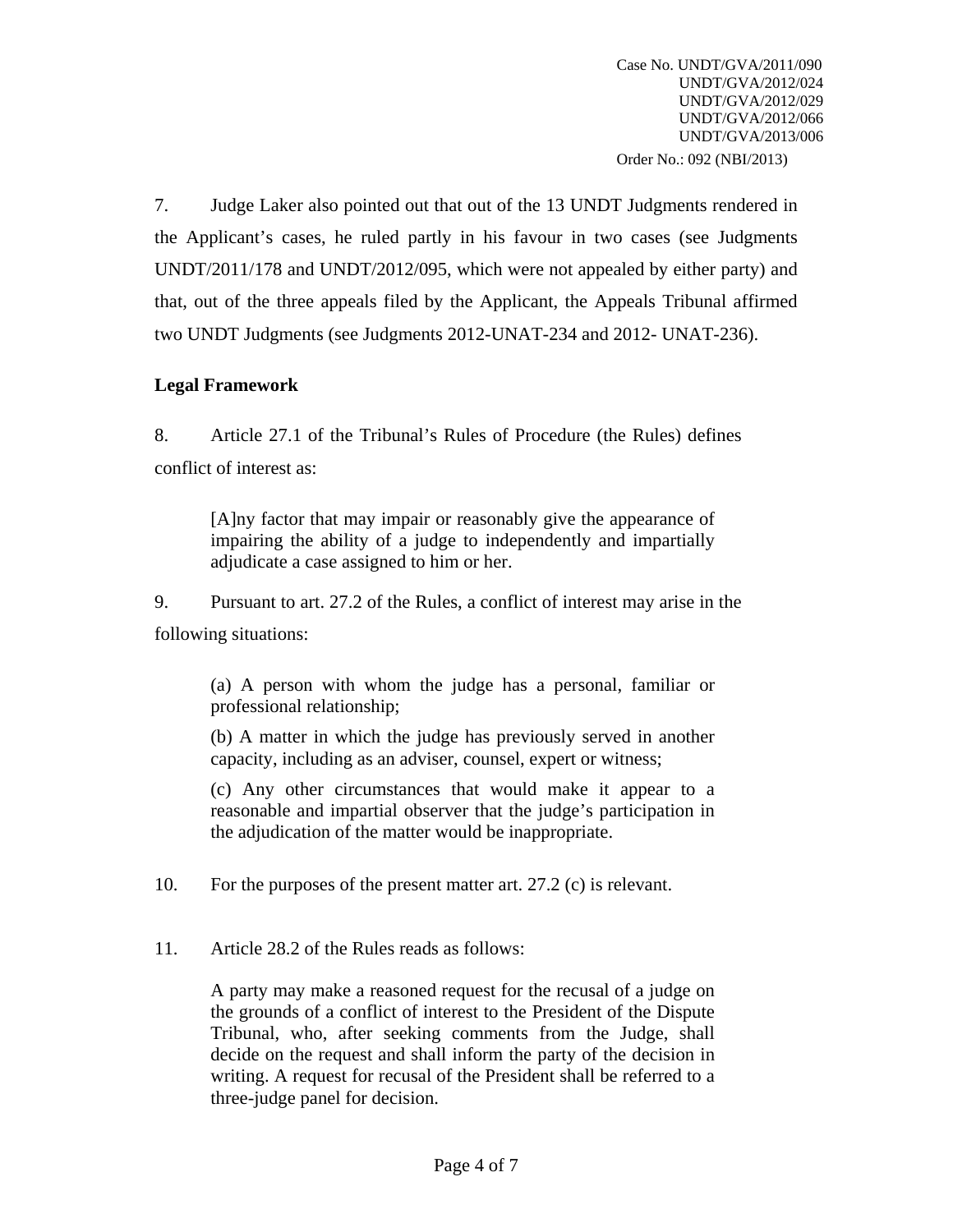### **Considerations**

12. For the Tribunal to grant a motion for recusal, the circumstances must be such that the Judge against whom the recusal request lies finds himself in a situation of conflict as defined by art. 27 of the Rules. This means that the Applicant's right to a fair hearing before an impartial Tribunal will be breached if a recusal is not granted.

13. In *Campos* UNDT/2009/005, the Tribunal held that:

It is well settled that impartiality is determined according to two tests, subjective and objective. The European Court of Human Rights held that the existence of impartiality for the purpose of Article 6-1 must be determined according to a subjective test, that is on the basis of the personal conviction of the judge in a given case, and also according to an objective test, that is ascertaining whether the judge offered guarantees sufficient to exclude any legitimate doubt in this respect.

14. With respect to the objective test, the European Court of Human Rights observed that it must be determined whether, quite apart from the judge's personal conduct; there are ascertainable facts which may raise doubts as to his impartiality.<sup>3</sup> As regards the subjective test it is well settled that the personal impartiality of a judge is to be presumed until there is proof to the contrary.

15. The test of impartiality or bias was also canvassed by the Privy Council in a recent case<sup>4</sup> that went on appeal from the Supreme Court of Mauritius. In this case, counsel for the defendant informed the Court that he needed some more time to prepare for what was going to be a crucial part of the case for the defendant. The Court refused the request and the Privy Council ruled that counsel should have been given the chance to express his reasons for needing more time than the Court was prepared to allow. The Privy Council then looked at the test to be considered in regard to a situation or allegation of potential or actual bias, which is: "the question of

<sup>1</sup> <sup>3</sup> *Hauschildt v Denmark,* Series A No. 154, Application No. 10486/3, European Court of Human Rghts (1990) 12 EHRR 266, 24 May 1989. Page.21, para 48

<sup>4</sup> *Lesage v The Mauritius Commercial Bank Ltd*, Privy Council Appeal 0027 of 2011 (2012) UKPC 41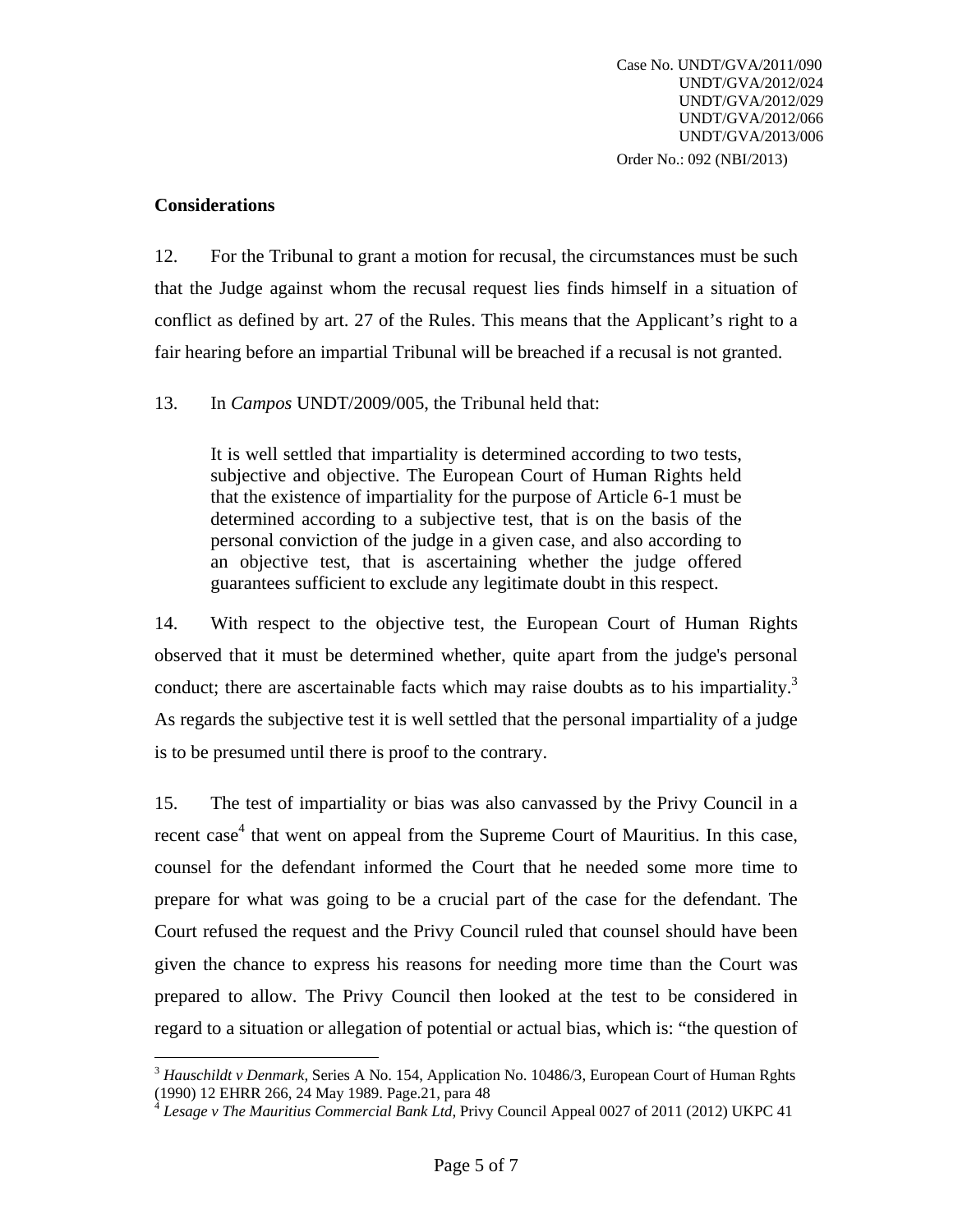whether the fair-minded and informed observer, having considered the facts, would conclude that there was a real possibility that the tribunal was biased."5

16. On the question of the state of knowledge that the fair-minded observer should be presumed to have, the Privy Council referred to Lord Hope in *Gillies*<sup>6</sup> where he stated that:

[t]he fair-minded and informed observer can be assumed to have access to all the facts that are capable of being known by members of the public generally, bearing in mind that it is the appearance that these facts give rise to that matters, not what is in the mind of the particular judge or tribunal member who is under scrutiny.<sup>7</sup>

17. Would a fair minded observer in full possession of all the facts and circumstances conclude that because Judge Laker was reversed by the UNAT in one case there would be a real possibility that he would be biased in subsequent cases brought by the same applicant? The Tribunal notes that the personal impartiality and integrity of a judge must be presumed until there is clear proof to the contrary $\delta$ . There is no issue under the subjective test as the Applicant has not presented any evidence or arguments that Judge Laker would act with personal bias in dealing with his case.

18. On the objective test, all that the Applicant is averring is that because Judge Laker's finding on a specific point was reversed by UNAT this makes him unfit to deal with his pending cases as he would be lacking in impartiality. This argument is indeed a very specious one. If each time a judge is reversed or corrected on an evaluation of evidence or inferences drawn therefrom or on an interpretation of a law he/she has to disqualify himself/herself from serving then the whole justice system, as we know it in democratic societies, would surely crumble. Judges do not judge

1

<sup>5</sup> *Ibid* at para 46 and *Porter v Magill* [2001] UKHL 67, [2002] 2 AC 357. 6 *Gillies v Secretary of State for Work and Pensions* (Scotland) [2006] UKHL 2, [2006] 1 All ER 731, para 17.

<sup>7</sup> See also *Lesage v The Mauritius Commercial Bank Ltd* at para 49.

<sup>&</sup>lt;sup>8</sup> Hauschildt v Denmark, judgment of 24 May 1989, Series A No. 154.